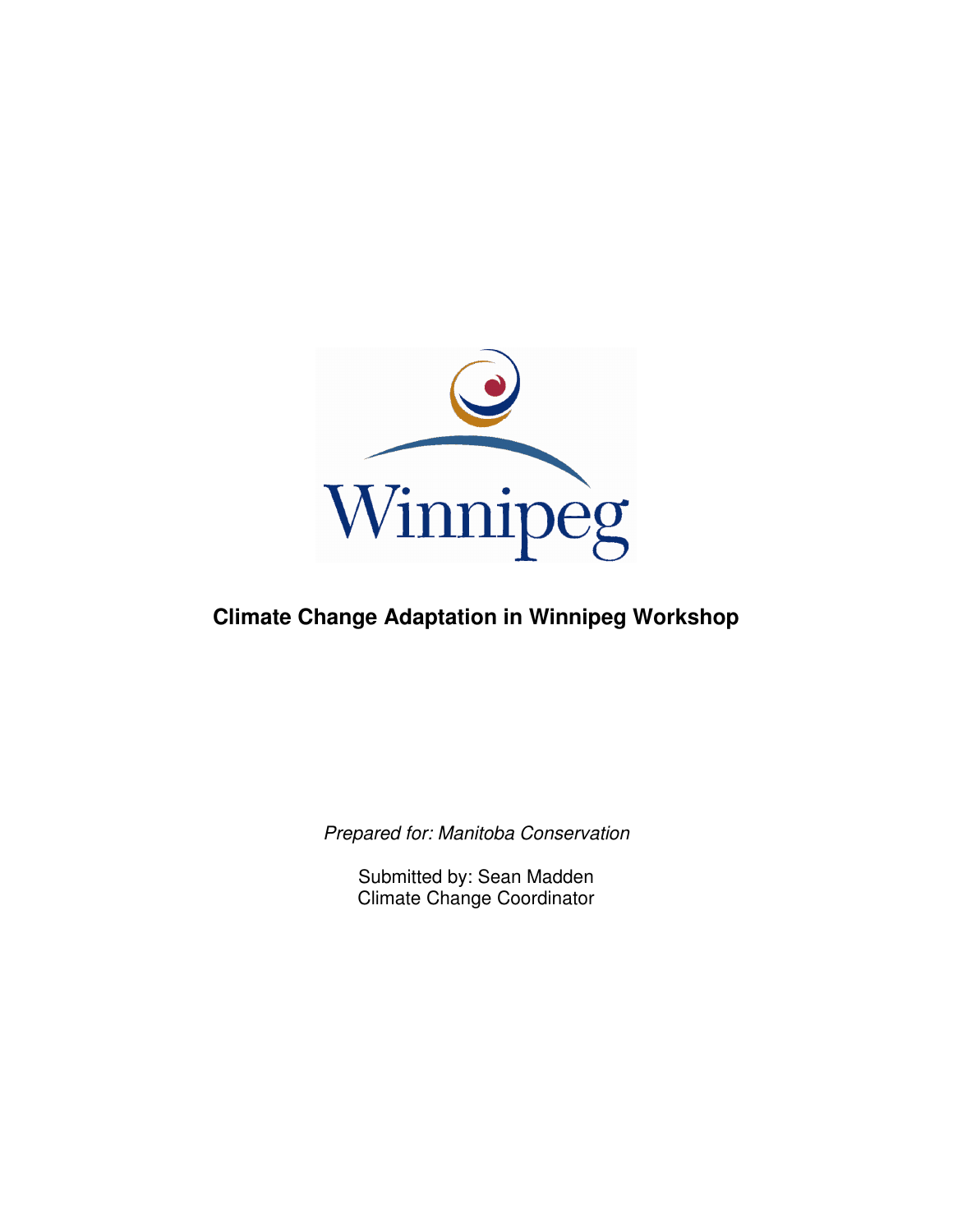#### **1. Introduction**

The City of Winnipeg conducted a Workshop entitled "**Climate Change Adaptation in Winnipeg**" on Friday, March 25, 2011.

The one-day workshop was hosted by Ian Hall, Environmental Coordinator and facilitated by Sheldon McLeod (consultant). Technical and/or funding support was provided by Manitoba Conservation, Manitoba Health, and Natural Resources Canada.through the Prairie Region Adaptation Collaboration (see Agenda – Appendix A).

Workshop participants included managers in a wide range of City departments, including hard and soft service areas and corporate functions (Appendix B).

The workshop addressed the following:

- Developing a shared understanding amongst key City managers and directors about climate change impacts facing Winnipeg now and in the future – including heat events and changes in seasonal moisture (both flooding and drought).
- Producing a preliminary list of climate change risks and vulnerabilities facing Winnipeg;
- Identifying current and future avenues for taking adaptive action;
- Identifying a plan for follow-ups and next steps

The workshop formatted included morning presentations from climate and risk management experts and reconvened for facilitated break-out sessions and roundtable discussion. The workshop agenda is attached as Appendix A.

### **2. Workshop Highlights**

#### **2.1. Presentations**

The workshop was introduced by Mr. Deepak Joshi, Director of Property, Planning, and Development. Mr. Joshi spoke about the importance of proactive planning and current/future challenges of a changing climate

Mr. Randall Shymko (Manitoba Conservation) then provided an introduction to the Prairie Region Adaptation Collaborative and its current activities.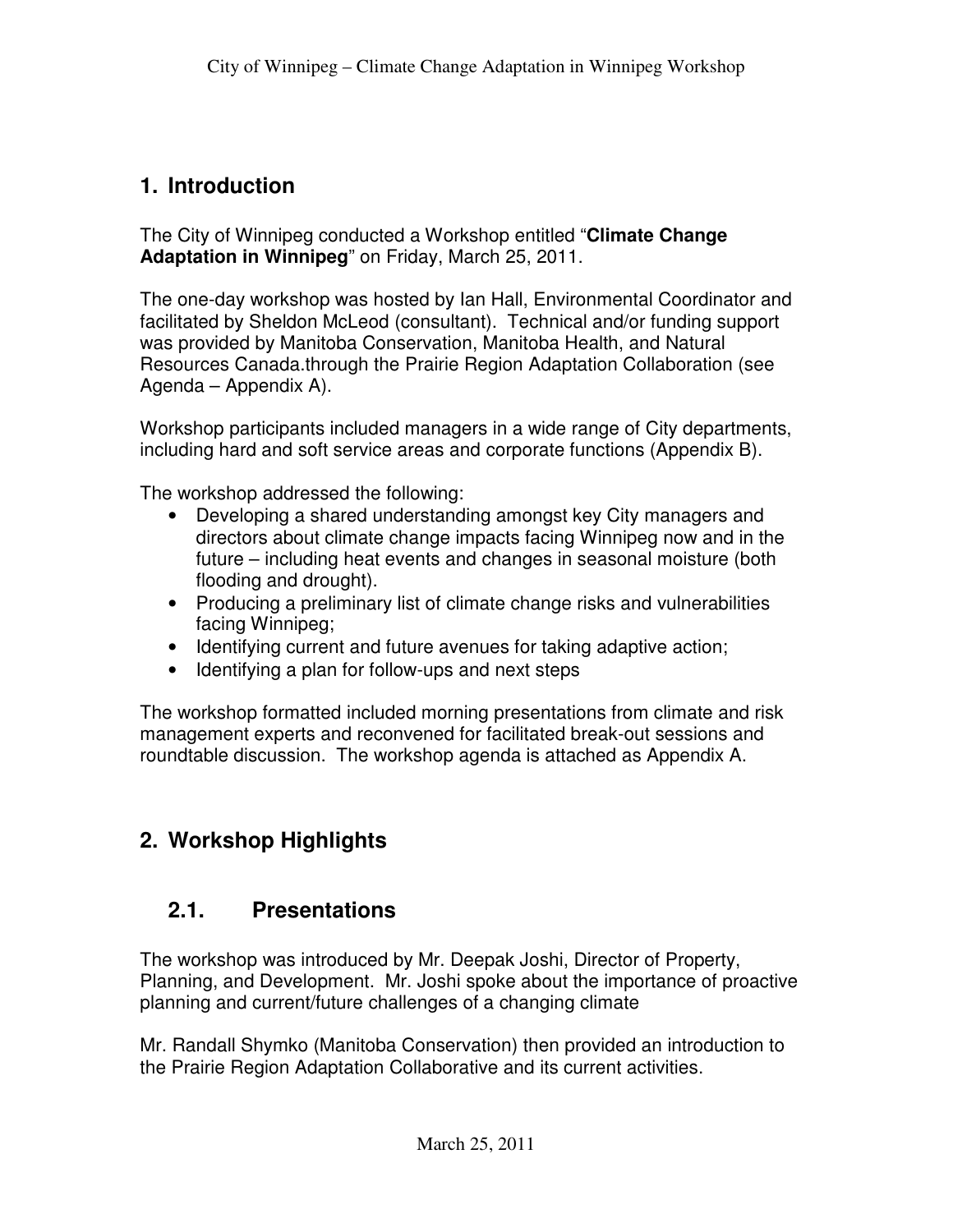- **Speaker:** Dr. Danny Blair, Acting Associate Dean of Science, Principal of the Richardson College for the Environment, The University of Manitoba
- **Topic:** Climate Change in Manitoba: A Review of the Science, Trends and **Projections**

Dr. Blair shared information about the science behind climate change and impact modeling, as well as the certainty, severity and timelines associated with impacts that will influence Winnipeg in the coming century. COLICK HERE FOR PRESENTATION

**Speaker:** Mr. Dan Sandink, manager of Resilient Communities & Research, Institute for Catastrophic Loss Reduction (ICLR)

**Topic:** Homeowner Involvement in Urban Flood Reduction **CLICK HERE FOR PRESENTATION** 

As a member of the ICLR, an insurance industry-affiliated centre focusing on interdisciplinary disaster prevention, research and communications, Mr. Sandink's presentation provided insight into the perspective of climate-related events and their consequences to homeowners, businesses and local government, using basement flooding as a case study.

Key points of the morning presentations can be summarized as:

- Even if extensive emissions reductions are made now, the effects of existing greenhouse gases in the atmosphere will continue to be felt for decades (with 33% of CO2 in atmosphere after 100 years).
- Canada is and will continue to be significantly affected by Climate Change in the future. Warming trends of the last 50 years are roughly two times as great as warming rates of the past century.
- Although the Winnipeg region currently experiences large variability between seasons and climatic events, the anticipated increase in climate variability would produce even greater consequences, with increased likelihood of flood, drought and extreme weather.
- Based on a composite of many academic and government sources, Winnipeg has a high likelihood of seeing significant climate changes in the coming century (see summary table below).
- Climate-related events have produced the three largest Canadian insurance industry payouts, including the Quebec ice storm (1998), Ontario's extreme rainstorm (2005) and Alberta's hail and wind storm (2010) for a total of \$2.9B.
- The projected increases in precipitation and extreme weather due to climate change have the potential to increase flood and rainfall risks to industry and homeowners. Governments are publicly perceived to be responsible for reducing risk through structural adjustments (e.g. flood protection, backflow valve/sump pit assistance).
- There are strong correlations between disaster experience and prevention, underpinning the need for adaptation by governments (all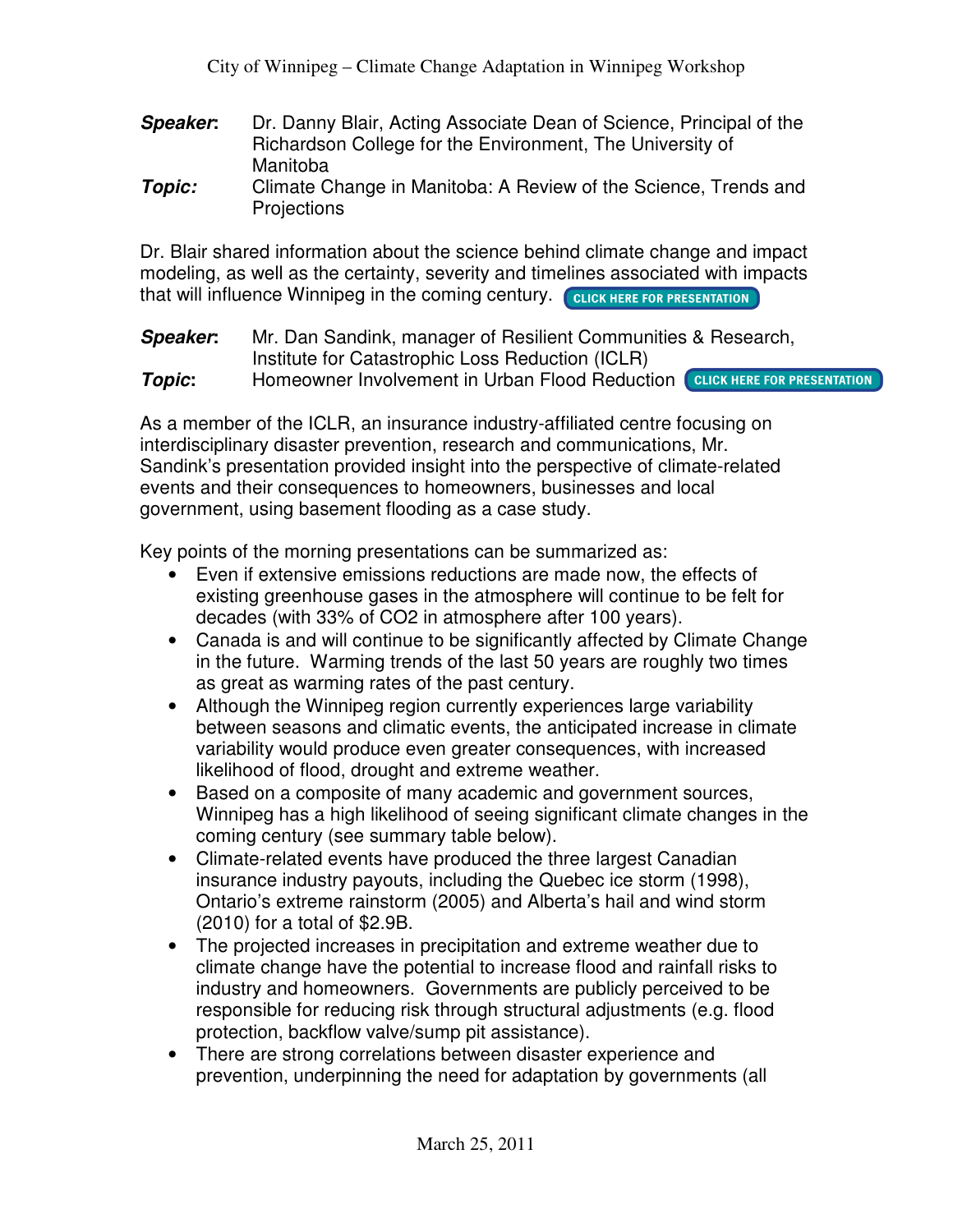levels) and property owners (noting that, for instance, homeowner actions play an important part in overall flood mitigation strategies).

| Variable                       | <b>Projected Change</b>  | <b>Confidence</b> |
|--------------------------------|--------------------------|-------------------|
| <b>Annual Mean Temperature</b> | +1 to +3 °C by 2050      | Very High         |
| Winter Mean Temperature        | +3 to +5℃ by 2050        | Very High         |
| Warm-season heat waves         | Warmer and more frequent | Very High         |
| Heat extremes                  | Warmer and more frequent | Very High         |
| Snow cover season              | Much shorter             | Very high         |
| Winter rain events             | Many more                | Very high         |
| Droughts                       | More and longer          | High              |
| Intense rain events            | More and more intense    | High              |
| Year to year variability       | Higher                   | High              |
| Very wet winters               | More frequent            | High              |

Summary: Key Climatic Projections for Southern Manitoba - Next 100 Years

Source: Dr. Danny Blair, March 25, 2011

## **2.2. Breakout Sessions**

Workshop participants, internal experts in areas including water, buildings, and planning synthesized the materials shared and, through facilitated breakout sessions organized into 'soft' and 'hard' services, were asked to:

- Evaluate climate change hazards and associated risks;
- Qualitatively rank the frequency and consequence of those risks;
- List current strategies/programs/tools that are or could be used to address risks, and potential future responses.

It was noted that Winnipeg (as a city and as a region) is already actively adapting to some climate change hazards, e.g. flooding – emergency planning, backflow valve/sump pump subsidies, floodway expansion).

Workshop participants viewed winter rain as the most probable and consequential climate change risk, with impacts ranging from infrastructure and drainage impairment to potential power supply disruption as well as public safety issues expected relating to mobility and emergency response times.

Workshop participants also considered extreme heat events to have significant potential to exacerbate existing human health conditions and stress energy systems. The need to have safe and cool locations for the sick and elderly is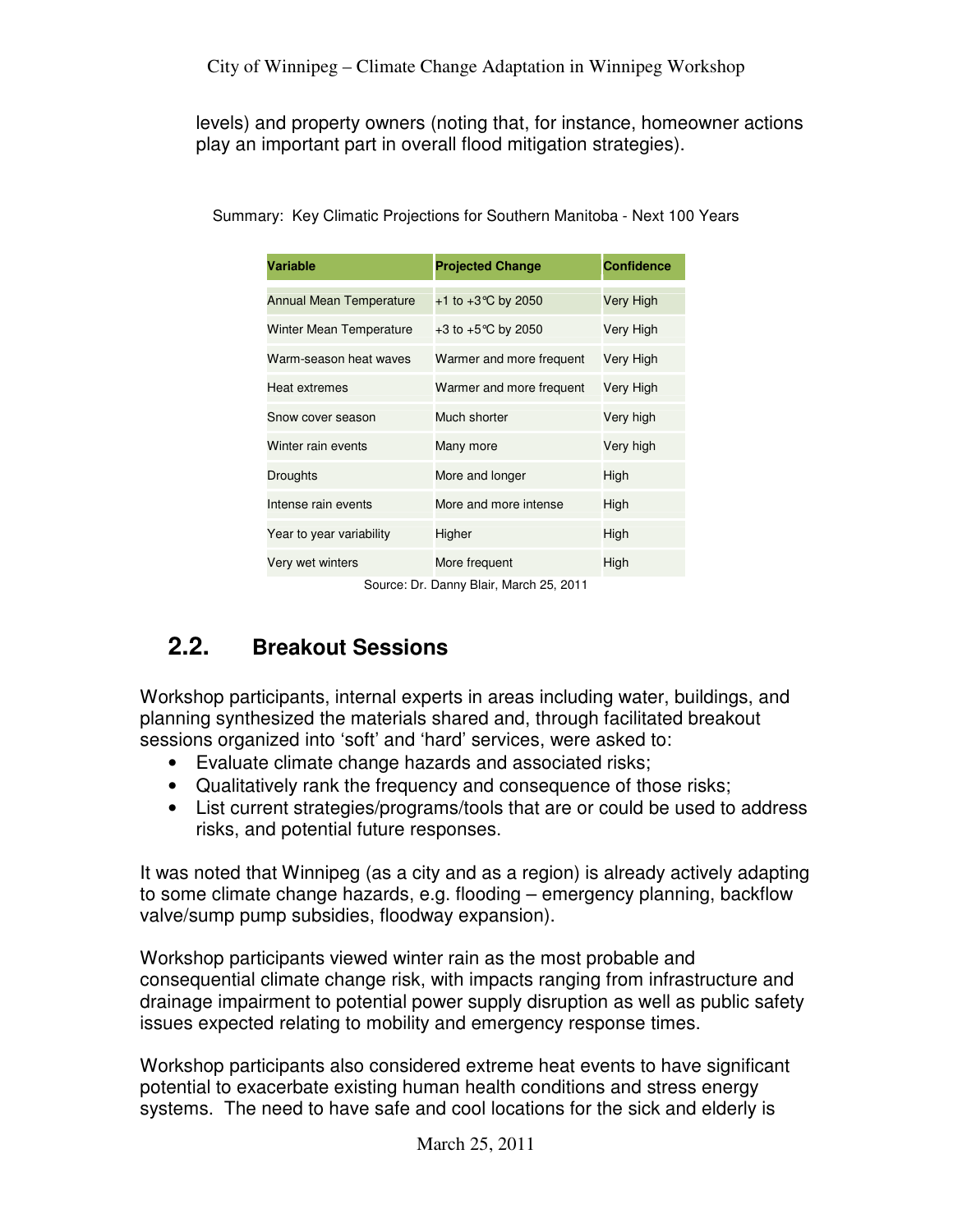essential and could become a widespread challenge as demonstrated in Chicago, Toronto and across Europe in years past.

A preliminary analysis of climate change hazards, risks and potential responses developed at this workshop was compiled and will be used to frame future, issuefocused discussions).

### **3. Conclusions, Recommendations & Next Steps**

Climate change has become a prominent environmental issue. Projections of global warming, rising ocean levels and extreme weather have been researched and communicated by academics. Continuous effort towards climate change mitigation is essential but the inevitability of changing climatic events is real. Climate change adaptation is critical to livability, resilience and to the ability to deliver infrastructure and services cost-effectively.

Addressing climate change and fostering community resilience through robust long-range planning are supported by Winnipeg's long range development plan, OurWinnipeg, and it's supporting direction strategy, A Sustainable Winnipeg.

Through this event, additional internal dialogue, and utilizing the support of Natural Resources Canada and Manitoba Conservation (both actively engaged in climate change adaptation planning), the City of Winnipeg has begun an internal climate change adaptation planning process by:

- o Researching existing adaptation planning frameworks and plans in other jurisdictions
- o Consulting with climate change and adaptation planning experts
- o Conducting internal research involving City management to assess current adaptive capacity

This planning process has, to date, focused on municipal service areas. However, current and potential future complementary activity by other governments, developers, property owners or other individuals is within the scope of the exercise. Dialogue with these groups is contemplated as a future step.

Two additional internal educational events were hosted in May of 2012 with a total attendance of approximately 100 professionals from broad sectors of the public service. Further research, analysis and dialogue are ongoing and a more comprehensive risk assessment process is being planned for the fall of 2012. With the large volume of strategic planning currently underway (e.g. Parks Plan, Urban Design Strategy, Transportation Master Plan) and subsequent updates to operational plans, there is a timing opportunity to seamlessly integrate adaptive measures and risk-mitigation measures into existing operations.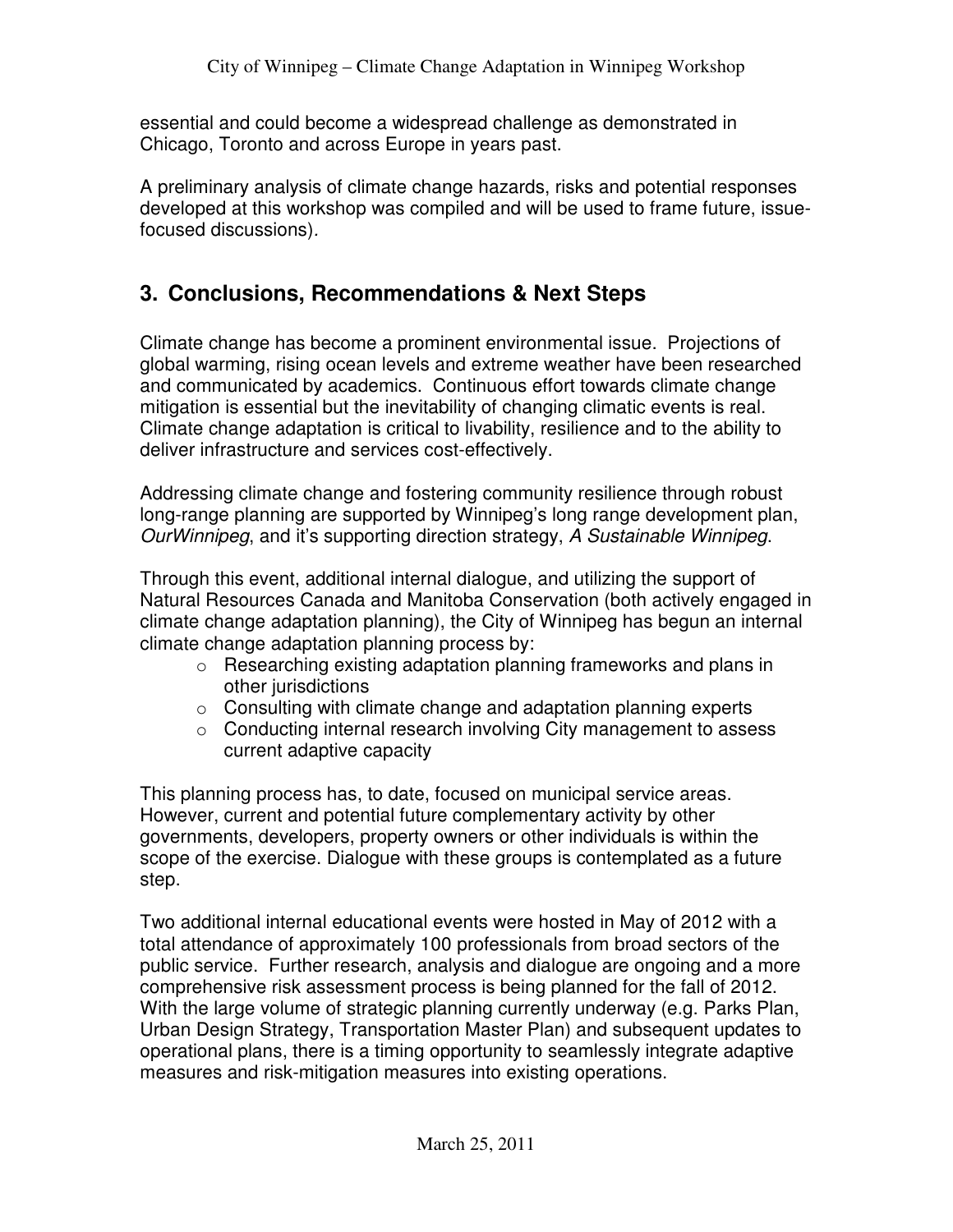Ultimately, the development of an ongoing process for proactive climate change adaptation planning that leverages opportunities for synergy is a desired outcome. Such a process has the potential to minimize costs and disruption and to maximize the value of investments in infrastructure and services.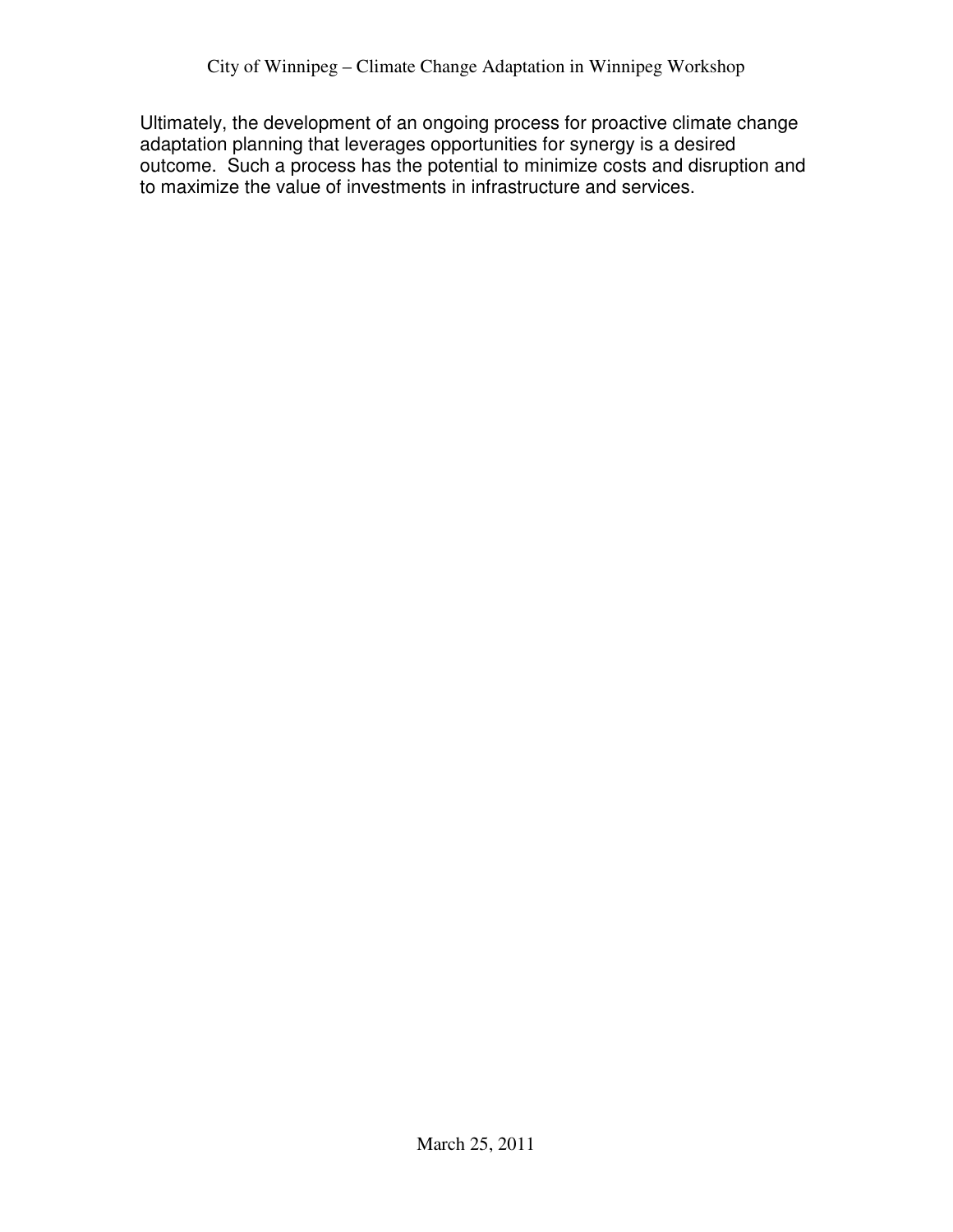# **4. Appendices**

| Appendix "A"<br>March 25, 2011 Workshop Agenda |                                                                         |  |
|------------------------------------------------|-------------------------------------------------------------------------|--|
|                                                |                                                                         |  |
|                                                |                                                                         |  |
|                                                |                                                                         |  |
|                                                |                                                                         |  |
|                                                | (Danny Blair) / with questions                                          |  |
|                                                |                                                                         |  |
| and                                            | <b>Municipal Capacity</b>                                               |  |
|                                                |                                                                         |  |
| conduct<br>(Break included)                    | specific departmental vulnerabilities and<br>risk assessment exercises. |  |
|                                                |                                                                         |  |
|                                                |                                                                         |  |
|                                                |                                                                         |  |